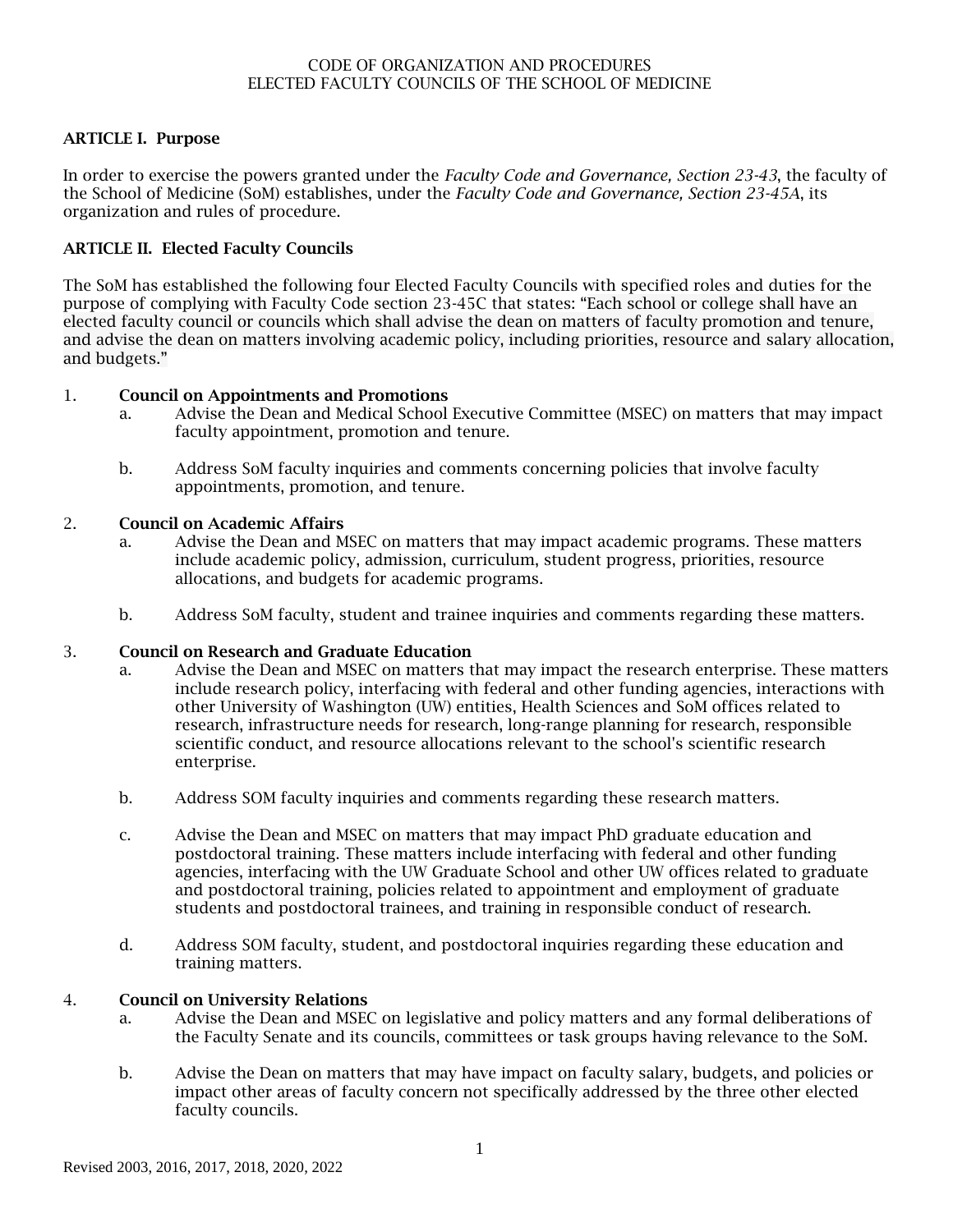- c. Be apprised by the Dean and then advise the Dean on university and other matters that may have impact on the SoM. These matters include faculty salary policies, resources and budgets as these relate to the school's activities in patient care, teaching, research and administration.
- d. Be apprised by the Dean and/or the three other SoM Elected Faculty Councils and advise them regarding policies, initiatives, and other matters in the SoM that require representation and articulation in the Faculty Senate.
- e. Facilitate effective representation in the Faculty Senate of inquiries, initiatives, and matters of concern raised by SoM faculty through the SoM's elected faculty senators.

### ARTICLE III. Council Members

Membership of the Elected Faculty Councils is governed by *Faculty Code and Governance, Section 23-45D*. The dean, vice deans, associate deans, assistant deans, and department chairs may not serve as voting members of the Councils.

### 1. Council on Appointments and Promotions

a. The voting members of the Council on Appointments and Promotions shall consist of sixteen elected voting members of the faculty, including fifteen full regular professors, and one research professor. Ten of the regular professors shall be elected from the clinical departments and five from the basic science departments. The research professor shall be elected from either the clinical or basic science departments. Department chairs may serve as *ex-officio* non-voting members.

### 2. Council on Academic Affairs

- a. The voting members of the Council on Academic Affairs shall consist of twelve elected voting members of the faculty and may include assistant professors, associate professors, and full professors. Department chairs may serve as *ex-officio* non-voting members.
- b. The Vice Dean for Academic, Rural and Regional Affairs shall serve as an *ex-officio* non-voting member.

### 3. Council on Research and Graduate Education

- a. The voting members of the Council on Research and Graduate Education shall consist of twelve elected voting members of the faculty who are directly involved in research and/or graduate or postdoctoral education and may include assistant professors, associate professors, and full professors. There should be representation from basic science and clinical departments, and two members of the council shall be elected from the research faculty. Department chairs may serve as *ex-officio* non-voting members.
- b. The Vice Dean and Associate Vice Dean for Research and Graduate Education shall serve as *exofficio* non-voting members.

#### 4. Council on University Relations

- a. The voting members of the Council on University Relations shall consist of twelve elected voting members of the faculty, all of whom shall be elected senators, four from the basic science departments, and eight from the clinical departments.
- b. The Associate Dean for Faculty Affairs shall serve as an *ex-officio* non-voting member.
- c. Council membership shall be posted on a readily accessible website.

## 5. Terms of office

a. One-third of the members of the Councils on Academic Affairs and Research and Graduate Education shall be elected each year. One-third of the full professors of the Council on Appointments and Promotions shall be elected each year and one research professor shall be elected every three years. The term of office for each council member shall be three years, beginning on July 1 of the year of election, and no person shall serve more than six consecutive years.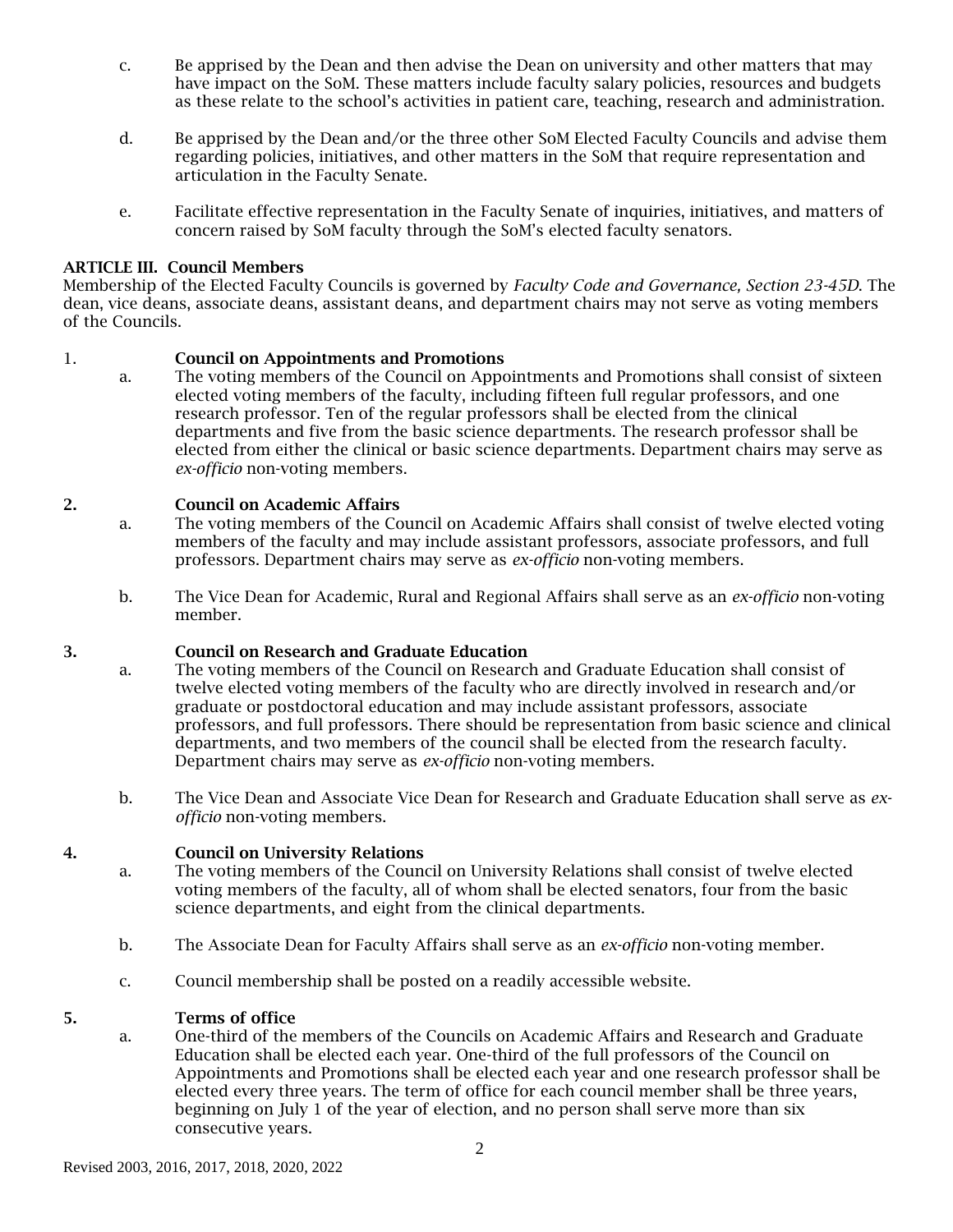- b. Members of the Council on University Relations shall be elected for a term of two years beginning September 16 of the year of election and no person shall serve more than six consecutive years.
- c. If an elected council member cannot complete their term, an eligible outgoing council member whose term has completed within the last academic year will be asked by the council chair to serve as replacement. If no eligible outgoing member agrees to serve as replacement, the faculty member with the next number of highest votes who participated in the most recent election will be asked to serve for the remainder of the term.

# 6. Ex-officio members

a. Each council may approve other members of the faculty of the School of Medicine to serve as *ex-officio* non-voting members of councils, in addition to the ex-officio non-voting members reference in Article 3, sections 2, 3 and 4.

## ARTICLE IV. Election Processes

Election of members of the Faculty Councils is governed by *Facuty Code and Governance, Section 23-45D.* The dean, vice deans, associate deans, assistant deans, and department chairs may not appoint or propose members of the Councils.

- 1. The Nominating Committee for the Councils on Academic Affairs, Appointments and Promotions, and Research and Graduate Education shall be comprised of the chairs of those three Faculty Councils and their voting members whose office will terminate at the end of the academic year, and the chair of the Council on University Relations.
- 2. The Nominating Committee shall determine the specific mechanisms for nominating members of the faculty for the Councils on Appointments and Promotions, Academic Affairs, and Research and Graduate Education.
- 3. Each winter quarter the Nominating Committee shall send a request to the faculty to solicit nominations for the Faculty Councils on Appointments and Promotions, Academic Affairs, and Research and Graduate Education.
- 4. The Nominating Committee shall be responsible for preparing the voting ballot for the Faculty Councils on Academic Affairs, Appointmens and Promotions, and Research and Graduate Education and assuring its distribution to the faculty during the spring quarter. The elected members of the Councils shall be determined based on the total vote count in favor of each nominee.
- 5. Every two years following the spring election of senators, the Medical School faculty members who are elected to serve as elected senators for the coming term shall caucus to determine nominees for the Faculty Council on University Relations. These elected senators shall compose a list of at least twelve nominees from clinical sciences and at least six nominees from basic sciences to be presented to the SoM voting faculty for election. The caucus will then request the office of the Dean to conduct a vote of the faculty on the nominees to elect the council: eight members from clinical sciences and four members from basic sciences. The elected members of the Council shall be determined based on the total vote count of in favor of each nominee.
- 6. Each department in the School of Medicine shall determine the mechanisms for nominating members of the Faculty Senate. The nominations are sent to the Faculty Senate, which conducts the election within each department.
- 7. In the case of a tie, voting faculty will be asked to participate in a run-off election between the candidates who received the same number of votes.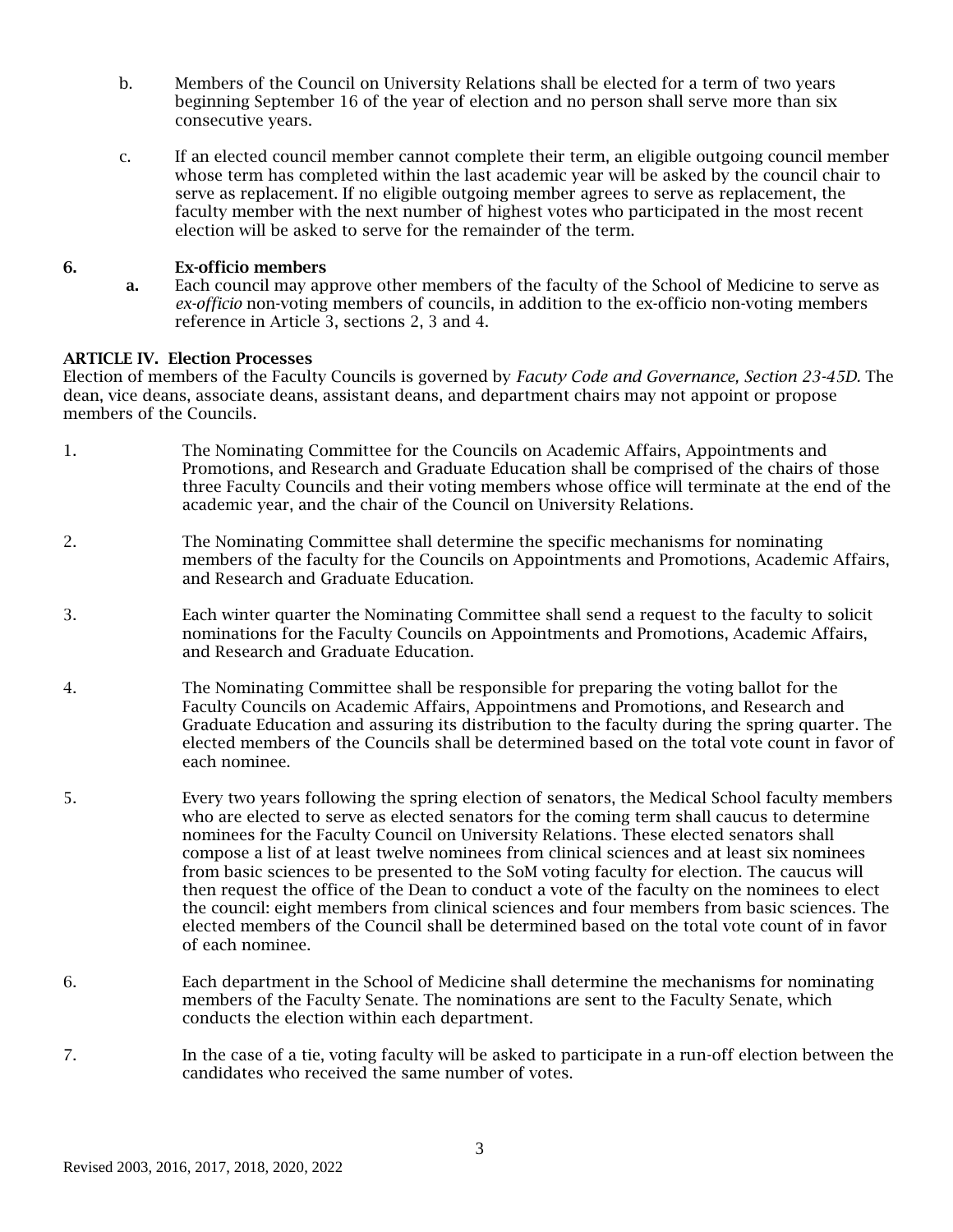# ARTICLE V. Council Chairs

- 1. The chair of each Faculty Council shall be elected from among its voting members for a term of one year by a majority vote of the elected voting members of the respective council. Council members may take a no-confidence vote to dismiss a chair and implement dismissal with a majority vote of its voting members. When deemed necessary to function appropriately, council members may also elect a vice-chair to act in the chair's absence.
- 2. The chair must have served on the council for at least one year before being elected chair and may serve as chair for a maximum of two consecutive years.
- 3. The chair and vice-chair of the Nominating Committee shall be selected by the chairs of the four Faculty Councils.

# ARTICLE VI. Council Activity

## 1. Meetings

- a. The meetings of the Faculty Councils shall be called by their respective chairs.
- b. Each council shall meet at least once in each of the autumn, winter, and spring quarters.
- c. In each academic year, the Dean may attend any Faculty Council meeting. The Dean shall call for at least one meeting of the Council on University Relations and the Council on Appointments and Promotions and for those meetings the Dean may set the agenda.
- d. The chair of a council may call meetings of the council for the purpose of hearing reports, discussing matters of interest to the SoM faculty, and taking legislative action under the provisions of the *UW Policy Directory, Faculty Code*, including but not limited to sections 23- 41, 23-43, 25-41, and chapter 24.
- e. The Faculty Council chair shall preside over all meetings of their council and be responsible for setting each meeting agenda, except for a meeting called by the Dean.
- f. The Vice Dean for Academic, Rural and Regional Affairs, the Vice Dean for Research and Graduate Education, and the Associate Dean for Faculty Affairs shall be available as a resource to the respective councils and their chairs, in helping to set the agendas and in accomplishing the business of the respective councils.

## 2. Council Decisions Requiring a Vote

- a. The quorum required for council meetings shall be seven of the voting members for the Council on Academic Affairs, the Council on Research and Graduate Education and the Council on University Relations. The quorum for the Council on Appointments and Promotions shall be eight of the voting members for tenured appointments and non-research promotions and nine of the voting members for new non-tenured appointments and research promotions.
- b. All voting action items brought before any Faculty Council shall be decided by the majority vote of the voting members present.
- c. The Faculty Councils may elect to send issues of general interest to the voting faculty of the School of Medicine using procedures similar to the faculty vote on Class A legislation (*UW Policy Directory, Faculty Code,* 23-46, and 29-36).

# ARTICLE VII. Accountability

1. Any faculty member of the SoM may submit a proposal for the consideration of issues of policy or concern to any of the four Faculty Councils by providing a letter in hard copy or electronically to the chair of the appropriate Faculty Council.